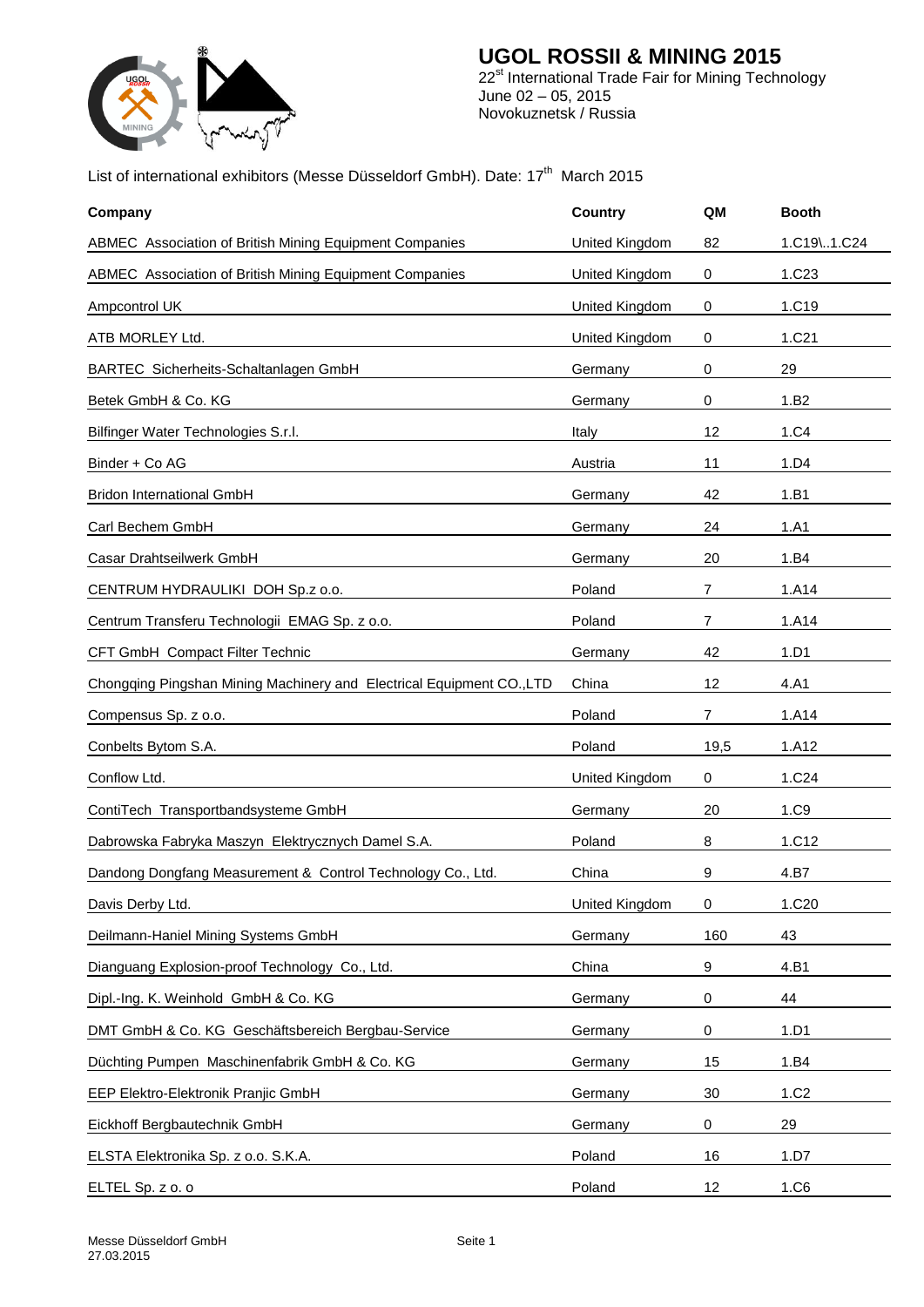

#### **UGOL ROSSII & MINING 2015** 22<sup>st</sup> International Trade Fair for Mining Technology June 02 – 05, 2015 Novokuznetsk / Russia

## List of international exhibitors (Messe Düsseldorf GmbH). Date: 17<sup>th</sup> March 2015

| Company                                     | <b>Country</b> | QM   | <b>Booth</b>      |
|---------------------------------------------|----------------|------|-------------------|
| <b>EMG Automation GmbH</b>                  | Germany        | 12   | 1.B10             |
| Energo Mechanik Sp. z o.o.                  | Poland         | 7    | 1.A14             |
| F. E. Schulte Strathaus GmbH & Co. KG       | Germany        | 0    | 1.D1              |
| FAMUR S.A.                                  | Poland         | 30   | 1.B9              |
| Fatzer AG Drahtseilwerk                     | Switzerland    | 0    | 1.D2              |
| Fenner Dunlop Engineered Conveyor Solutions | United Kingdom | 0    | 1.C <sub>23</sub> |
| Flexco Europe GmbH                          | Germany        | 28   | 1.B6              |
| Geobrugg AG                                 | Switzerland    | 20   | 1.D2              |
| Glencore Technology                         | Australien     | 12   | 1.A7              |
| Grupa Kapitalowa FASING S.A.                | Poland         | 9    | 1.C <sub>26</sub> |
| H + E Logistik GmbH                         | Germany        | 28   | 1.C1              |
| Hauhinco Maschinenfabrik GmbH & Co. KG      | Germany        | 0    | 29                |
| Haver Niagara GmbH                          | Germany        | 12   | 1.C11             |
| Hermann Paus Maschinenfabrik GmbH           | Germany        | 0    | 1.D1              |
| Houghton Germany GmbH                       | Germany        | 0    | 1.B2              |
| <b>HYDROWATT AG</b>                         | Switzerland    | 0    | 1.B30             |
| Immersive Technologies                      | <b>USA</b>     | 42   | 4.B5              |
| Ingeteam GmbH                               | Germany        | 12   | 1.A4              |
| <b>Innovation Norway</b>                    | Norway         | 15   | 1.A5              |
| J.D. Theile GmbH & Co. KG                   | Germany        | 0    | 1.B1              |
| Kennametal Infrastructure GmbH              | Germany        | 12   | 35                |
| Kopex S.A.                                  | Poland         | 33   | 1.C14             |
| Krummenauer Anlagenbau GmbH                 | Germany        | 42,5 | 42                |
| <b>KSE-LIGHTS GmbH</b>                      | Germany        | 7,5  | 1.D1              |
| Makina-Insaat-Sondaj San. Tic. Ltd. Sti.    | Turkey         | 50   | 5A                |
| Marco Systemanalyse und Entwicklung GmbH    | Germany        | 72   | 40                |
| MBE Coal & Minerals Technology GmbH         | Germany        | 15   | 1.C8              |
| McLanahan UK Ltd.                           | United Kingdom | 12   | 1.A9              |
| Messe München GmbH                          | Germany        | 10,5 | 1.A8              |
| Mining Technology S.I.M. AG                 | Russia         | 0    | 1.A3              |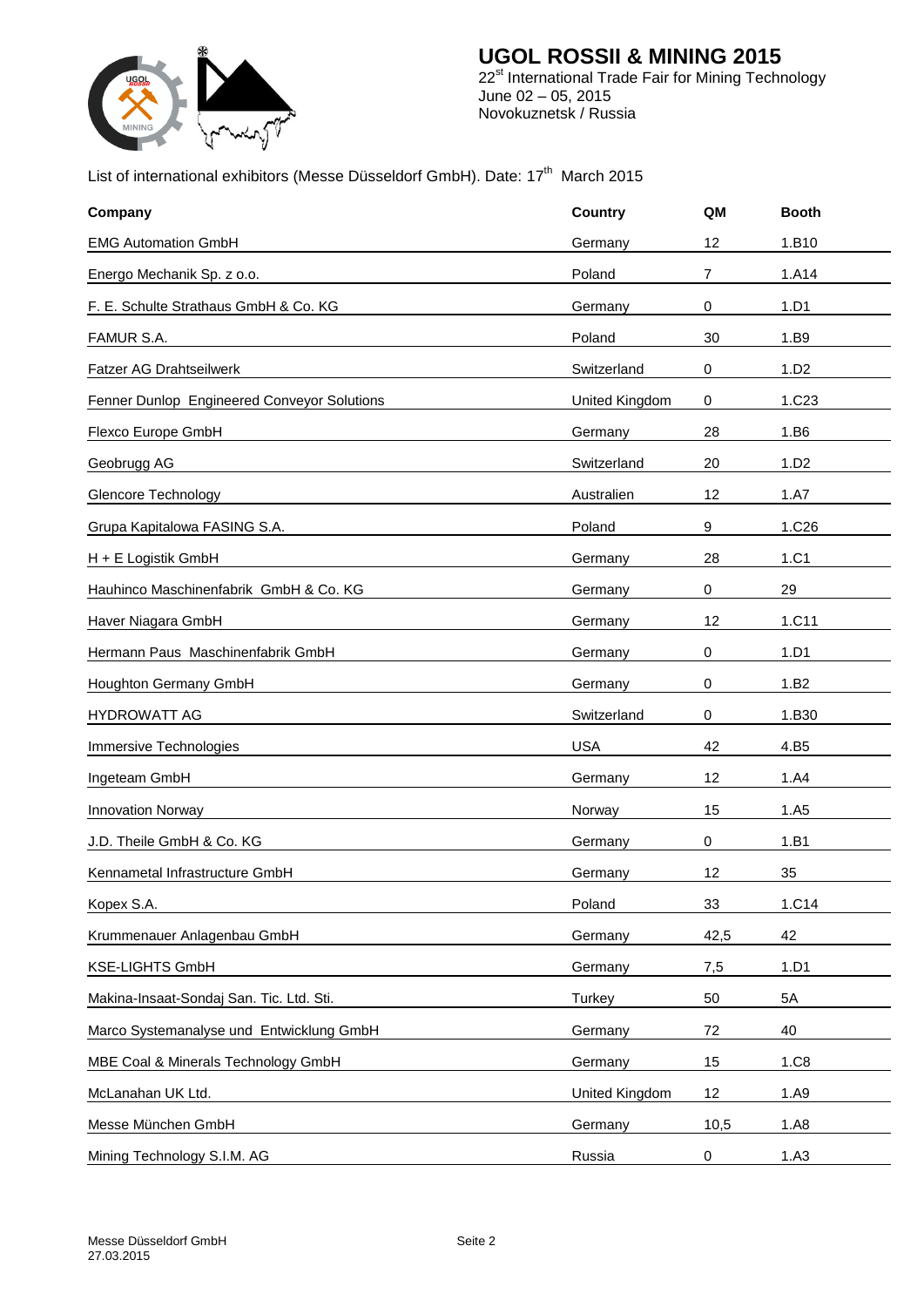

# **UGOL ROSSII & MINING 2015**

22<sup>st</sup> International Trade Fair for Mining Technology June 02 – 05, 2015 Novokuznetsk / Russia

### List of international exhibitors (Messe Düsseldorf GmbH). Date: 17<sup>th</sup> March 2015

| Company                                                                                                                                                                                                                                                                                                                                                                                      | <b>Country</b>  | QM        | <b>Booth</b>     |  |
|----------------------------------------------------------------------------------------------------------------------------------------------------------------------------------------------------------------------------------------------------------------------------------------------------------------------------------------------------------------------------------------------|-----------------|-----------|------------------|--|
| Ministry of Industry and Trade of the Czech Republic<br>ALTA, a.s.<br>Elektrosvit Svatobořice, a.s.<br>٠<br>ENELEX spol. s r.o.<br>٠<br>Hansen Electric, spol. s r.o.<br>$\bullet$<br>INCO engineering s.r.o.<br>٠<br>ORTAS, s.r.o.<br>T Machinery a.s.<br>٠<br>TDS ZAMPRA spol. s r.o.<br>٠<br>TRANSROLL-CZ a.s.<br>٠<br>UNEX, a.s.<br>$\bullet$<br>Wikov MGI, a.s.<br>ZAM - Servis, s.r.o. | Czech Republic. | 84        | 1.B26/1.C25      |  |
| MMD Mineral Sizing (Europe) Ltd.                                                                                                                                                                                                                                                                                                                                                             | United Kingdom  | 12        | 1.B31            |  |
| Neuhäuser GmbH                                                                                                                                                                                                                                                                                                                                                                               | Germany         | 24        | 1.B3             |  |
| Nyrosten Korrosions- schutzmittel GmbH + Co.                                                                                                                                                                                                                                                                                                                                                 | Germany         | 0         | 1.B1             |  |
| OLKO Maschinentechnik GmbH                                                                                                                                                                                                                                                                                                                                                                   | Germany         | 0         | 1.B1             |  |
| PBE Europe Ltd.                                                                                                                                                                                                                                                                                                                                                                              | United Kingdom  | $\pmb{0}$ | 1.C22            |  |
| Phoenix Conveyor Belt Systems GmbH                                                                                                                                                                                                                                                                                                                                                           | Germany         | 20        | 1.C <sub>5</sub> |  |
| PRYSMIAN Kabel und Systeme GmbH                                                                                                                                                                                                                                                                                                                                                              | Germany         | 32        | 1.B12            |  |
| RAG Mining Solutions GmbH                                                                                                                                                                                                                                                                                                                                                                    | Germany         | 132       | 29               |  |
| Röhrenwerk Kupferdreh Carl Hamm GmbH                                                                                                                                                                                                                                                                                                                                                         | Germany         | 24        | 1.A2             |  |
| Sarad GmbH                                                                                                                                                                                                                                                                                                                                                                                   | Germany         | 6         | 1.B8             |  |
| SCHADE Lagertechnik GmbH                                                                                                                                                                                                                                                                                                                                                                     | Germany         | 0         | 1.C1             |  |
| Seebach GmbH                                                                                                                                                                                                                                                                                                                                                                                 | Germany         | 15        | 1.D <sub>5</sub> |  |
| SEETECH GmbH                                                                                                                                                                                                                                                                                                                                                                                 | Germany         | 30        | 1.B2             |  |
| Sempertrans Belchatow Sp. z o.o.                                                                                                                                                                                                                                                                                                                                                             | Poland          | 18        | 1.D9             |  |
| Shan Xi Li Pu Li Tuo Coal Parts Manufacturing Co., Ltd.                                                                                                                                                                                                                                                                                                                                      | China           | 9         | 4.B3             |  |
| Shandong TOPS PDC Bit Co., Itd                                                                                                                                                                                                                                                                                                                                                               | China           | 9         | 4.A3             |  |
| Shanghai Leiyou Complete Machinery Co., Ltd.                                                                                                                                                                                                                                                                                                                                                 | China           | 9         | 4.A7             |  |
| Siebtechnik GmbH                                                                                                                                                                                                                                                                                                                                                                             | Germany         | 26        | 1.C7             |  |
| SIEMAG TECBERG GmbH                                                                                                                                                                                                                                                                                                                                                                          | Germany         | 25,5      | 1.A3             |  |
| Stiebel-Getriebebau GmbH & Co. KG                                                                                                                                                                                                                                                                                                                                                            | Germany         | 24        | 1.D3             |  |
| <b>TAKRAF GmbH</b>                                                                                                                                                                                                                                                                                                                                                                           | Germany         | 18        | 1.A11            |  |
| TALLERES ZITRON S.A.                                                                                                                                                                                                                                                                                                                                                                         | Spain           | 49        | 1.B20            |  |
| TerraSource Global                                                                                                                                                                                                                                                                                                                                                                           | <b>USA</b>      | 28        | 1.B16            |  |